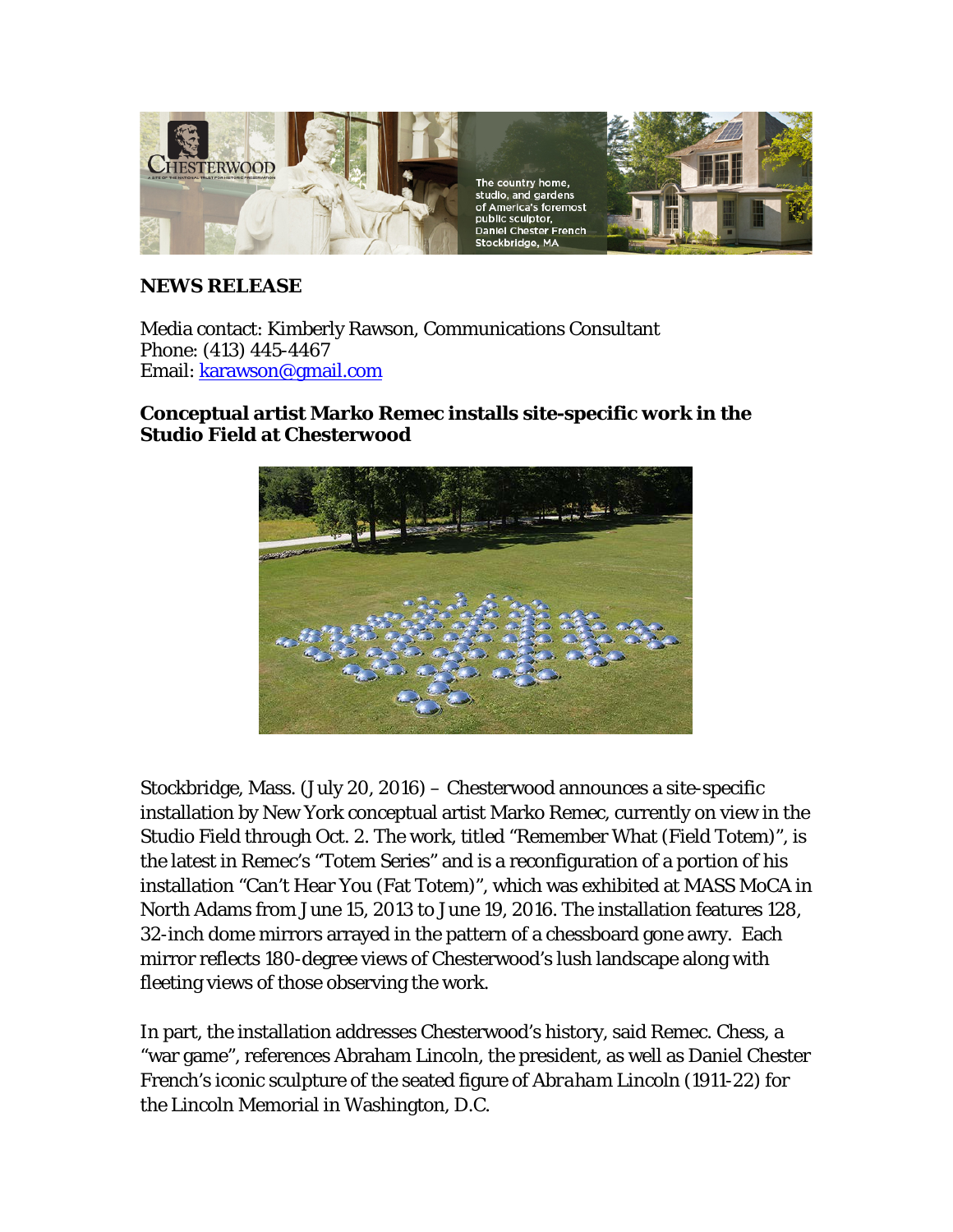

According to Remec, the work also alludes to a concern expressed by Audrey Munson who was the artists' model of choice for sculptor French as well as for many of his contemporaries. At a point when her career was over, though the legacy of her physical appearance lived on in many celebrated sculptures, she wrote, "What becomes of the artists' models? … Where is she now?"

Executive Director Donna Hassler said that "Remember What (Field Totem)" is the first in a new series of site-specific work called "Field Work" that will be featured in the Studio Field at Chesterwood each season. Artists will be invited to submit proposals for future installations, she added.

Marko Remec is a conceptual sculptor living and working in New York City with his wife and two children. Born in 1958, Remec graduated with degrees in Studio Art and Chemistry from Williams College and earned his MBA from Stanford University's Graduate School of Business. His most recent work uses wry yet playful wit to examine systems of power and how they affect our perceptions and realities.

Chesterwood is notably one of the earliest venues in the United States to successively showcase large-scale abstract, conceptual and figurative works in an outdoor setting. Since 1978, the works of close to 600 emerging and established sculptors have been exhibited at Chesterwood, including Glenda Goodacre, Sol LeWitt, Albert Paley, George Rickey and Richard Stankiewicz. Chesterwood's annual sculpture exhibition commemorates Daniel Chester French's distinguished life and career and provides an important platform for contemporary American sculptors.